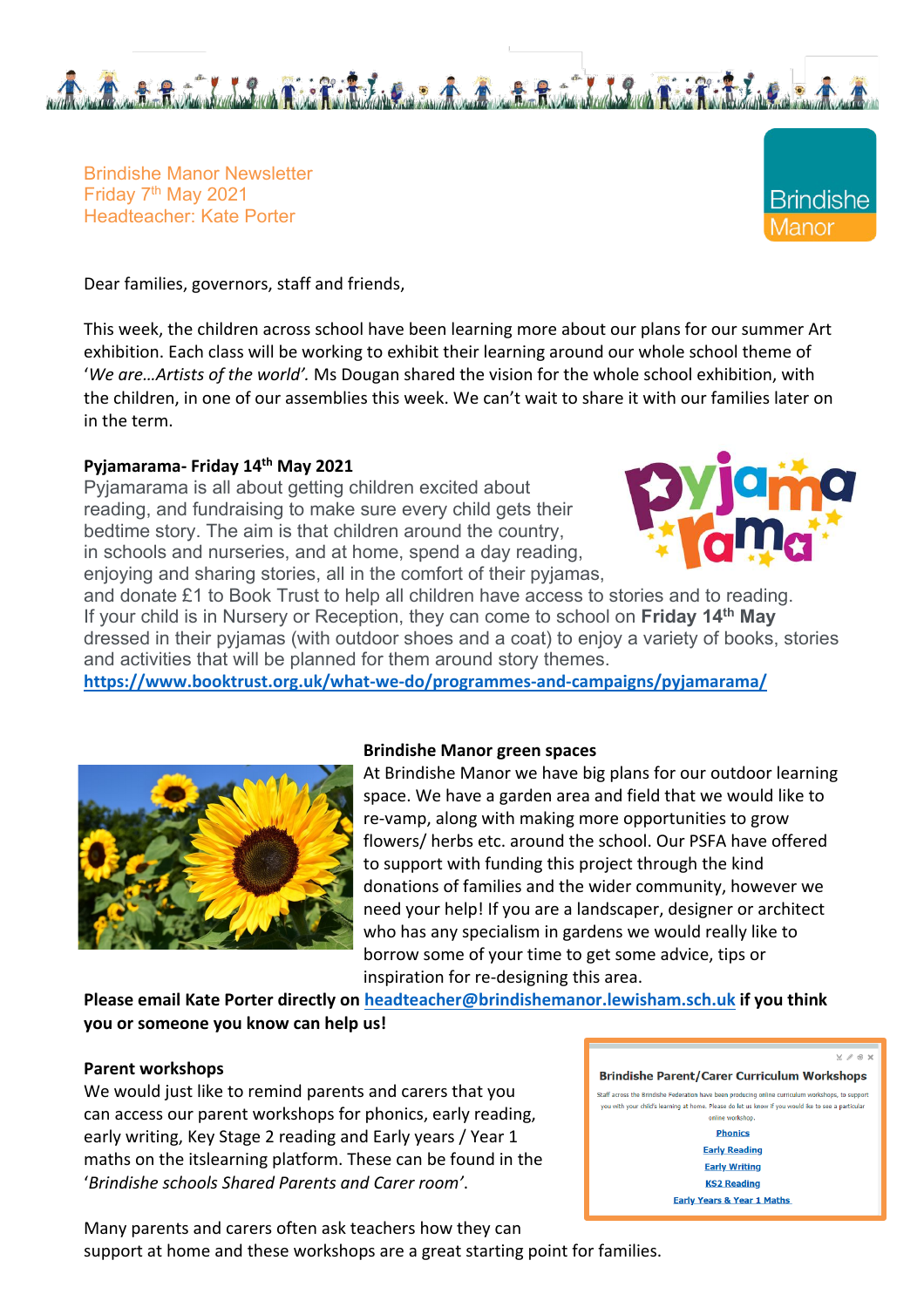## **Mental Well-being**

Please remember that itslearning has a whole host of links to websites that can support at home, as well as a whole section on mental health and wellbeing, with resources to support mental health, but also materials to support your children's understanding around the pandemic.





## **School Dinners**

Please remember that school dinners for children in Years 3-6 should be paid in advance through Arbor. If your circumstances have changed and you think your child is now entitled to Free School Meals, you should make an application online and inform the school office straight away. Applications can be made using the following link: **Applying for Free School Meals Online**

**Important Dates Friday 14th May –** Nursery and reception Pyjamarama day **Monday 31st May – 4th June** - Half Term

**Monday 7th June**– Inset day **Friday 23rd July** – End of term



# **Global Goals**

Year 6 have been learning about the 17 Global Goals for Sustainable Development linked with our work as a Rights Respecting School. Click here to find out more:

# https://www.globalgoals.org/

They are planning lots of different activities to educate the younger children based on these goals. They have also decided to add something to the newsletter each week

that families can try to do at home to help create a better world by 2030.

This week's tip: Take short showers. Bathtubs require gallons more water than a 5-10 minute shower.